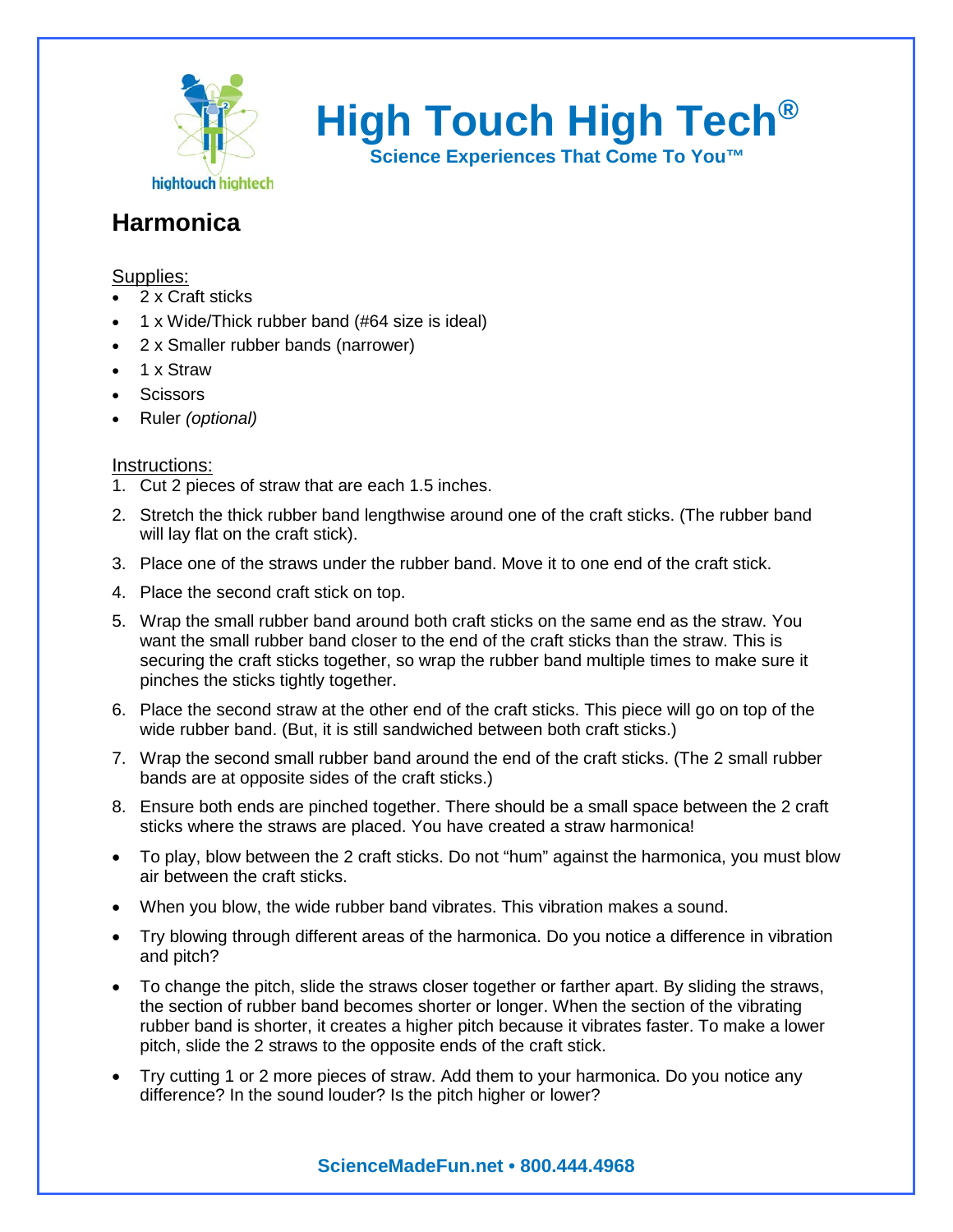

# **High Touch High Tech®**

**Science Experiences That Come To You™**

**Steps**





















**ScienceMadeFun.net • 800.444.4968**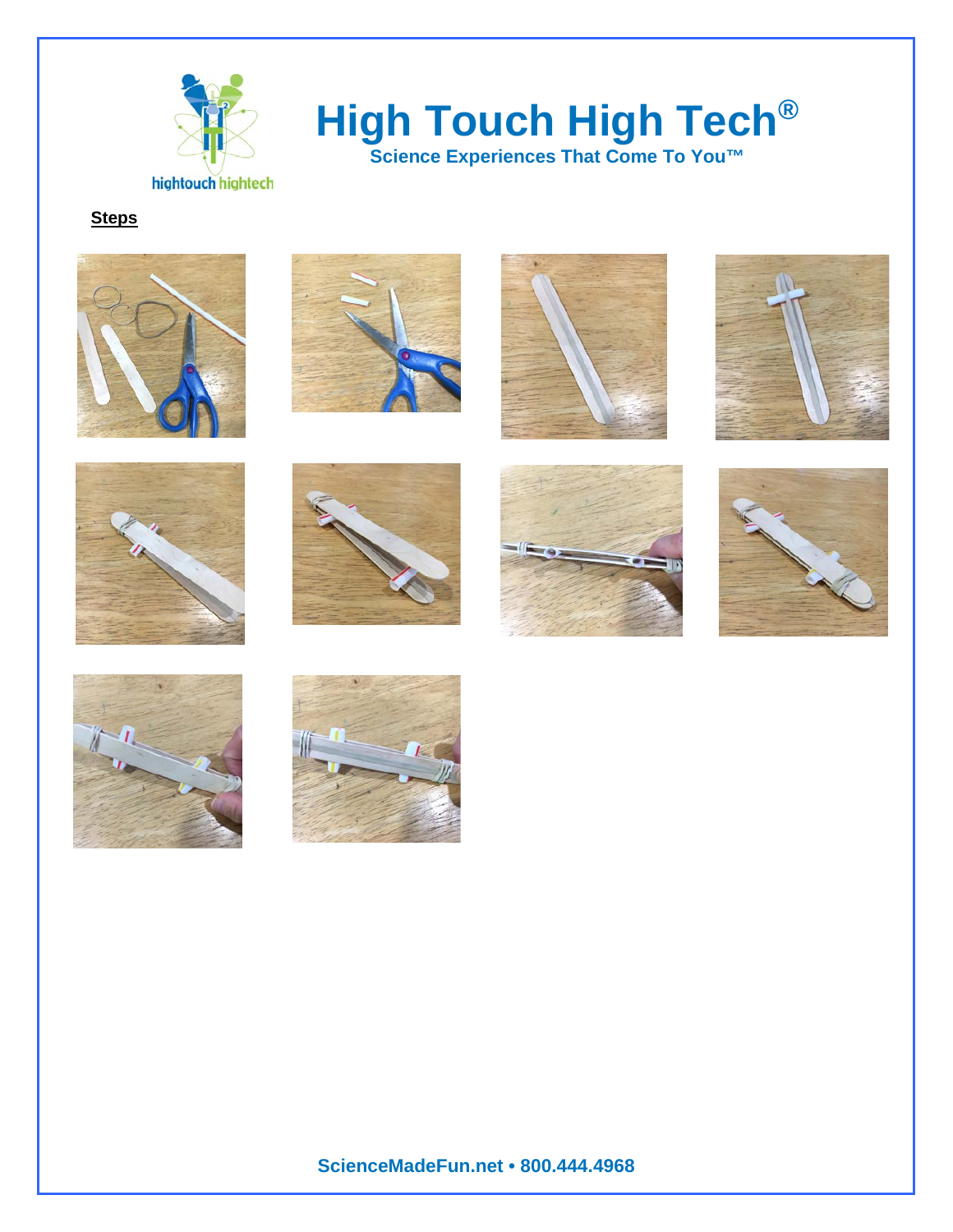

**High Touch High Tech®**

**Science Experiences That Come To You™**

#### The Science Behind It:

#### **Sound Vibrations**

Sit quietly for 30 seconds and just listen. What do you hear? Maybe the refrigerator is running, you might hear a car drive by, a dog barking, or music playing. All of these sounds are different; however, they have one thing in common. Sounds are made when objects **vibrate**.

When an object vibrates, it quickly moves back and forth and shakes the air molecules around it creating **Sound Waves**. These waves of vibration enter your ear. The **ear lobe** helps direct the sound waves into your **ear canal** and finally to your **ear drum**. The air molecules inside your ear begin to shake from the vibrations and wobble the tiny hairs. These tiny hairs in your ear are connected to **auditory nerves** under your skin. These auditory nerves send signals to your brain indicating that you hear a sound!

The stronger the vibrations, the louder the sound. Some sounds are high (like a squeaky chair) and some sounds are low (like a deep voice.) This is called **pitch**. The faster an object vibrates (called **frequency)**, the higher pitched the sound. If a sound has a low pitch, the frequency is also low. This means the sound is not vibrating as quickly.

We all love listening to music. What is your favorite type of music? Do you like calm, slow music or do you prefer louder, face-paced music? We can listen and create music because of sound vibrations.

#### **Real World Relevance: Harmonica**

Did you know that the harmonica is the best-selling instrument in the world?! The harmonica originated in the early 1800s in Germany. It gained popularity in the US in the early 1900s.

Think of a harmonica as a 5-layer tin sandwich. The top and bottom layers are the covers. These layers are made of thin, shiny metal. The covers protect the inside layers and hold the harmonica together. They also protect the sound of the harmonica. The layers below and above the covers are called **reed plates.** The reed plates are brass. There are **10 reeds** mounted on top of each reed plate by a tiny screw. A **reed** is a thin strip of brass that vibrates against the plate when you breathe into the harmonica. The reed is attached to the reed plate at one end of the thin strip. Therefore, the reed is free to vibrate.

The center of the harmonica sandwich is called the **comb**. This is a slab of wood, metal, or plastic. There are 10 slits cut into the comb. (This is how it got its name. It looks like a hair comb.) The slits allow air to reach the reed plates.

#### **ScienceMadeFun.net • 800.444.4968**